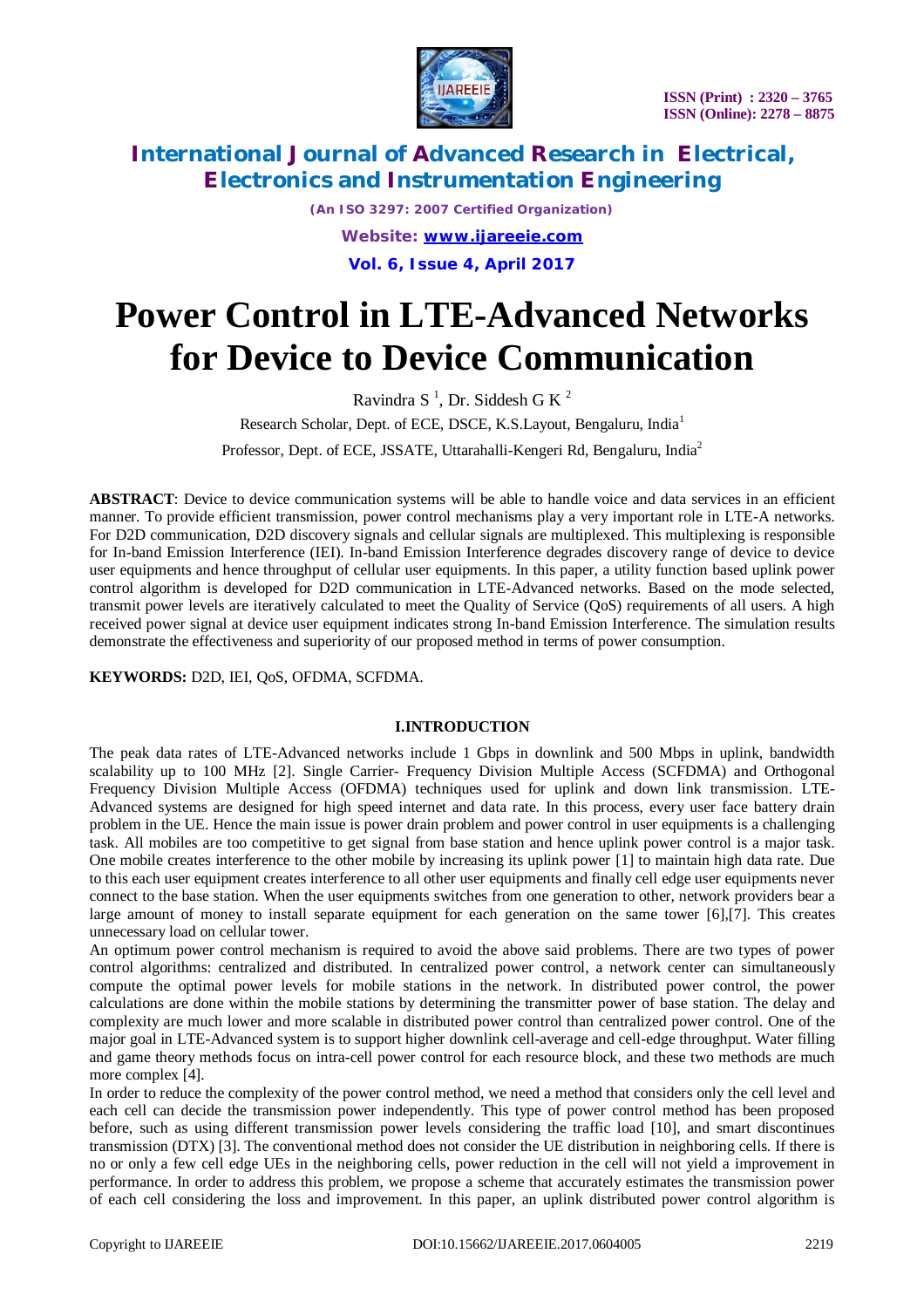

*(An ISO 3297: 2007 Certified Organization)*

*Website: [www.ijareeie.com](http://www.ijareeie.com)*

### **Vol. 6, Issue 4, April 2017**

proposed for LTE-Advanced networks based on the utility function. Our paper will take the objective of control the uplink power in LTE-A relay networks and maximize the user's utility. The transmit power is based on the UE measurements without impact on the network capacity. Utility concept has been widely used to solve resource optimization problem in networks.

The major technical contribution of the paper is as follows:

- We propose a method that calculates the optimum power level of the base station and the D2D distance
- If the D2D distance is in region of proximity, the BS power will not be utilized by the UEs
- eNB based open loop power control is assumed based on the path loss between the eNB and the UE

• An uplink distributed power control algorithm is proposed for LTE-Advanced networks based on the utility function The paper is organized as follows:

Section II describes about the system model for power control. Section III describes the power control analysis and Power control algorithm. Section IV gives simulation results. The last Section leads to the conclusion of the paper.

#### **II.SYSTEM MODEL**

We consider a scenario of one cell with one BS and multiple users. As shown in Fig.1, we have two kinds of users, i.e., D2D users that have direct data transmissions and traditional cellular users that work in the uplink mode. Each user is equipped with a single omni directional antenna and is distributed uniformly in the cell. The two users in a D2D pair satisfy the distance constraint of D2D communication and different D2D pairs can have communicating demands at the same time. Fig.1 illustrates a scenario in which cellular users work in uplink and share their resources with D2D pairs.



Fig. 1 D2D scenario of one cell with one BS and multiple users

In this paper, we consider small cell scenario 2a in which the macrocell and small cells use separate frequencies. For the macrolayer, macrocell sites are deployed within a hexagonal grid and each cell site is divided into three sectors. For the small cell layer, a small cell cluster is dropped uniformly and randomly within the macro geographical area. Small cells are uniformly and randomly dropped within the cluster area [5]. The UEs are uniformly distributed within the small cell cluster. This means that some UEs are outdoor UEs and others are indoor UEs. Each UE is dropped without mobility during the entire simulation.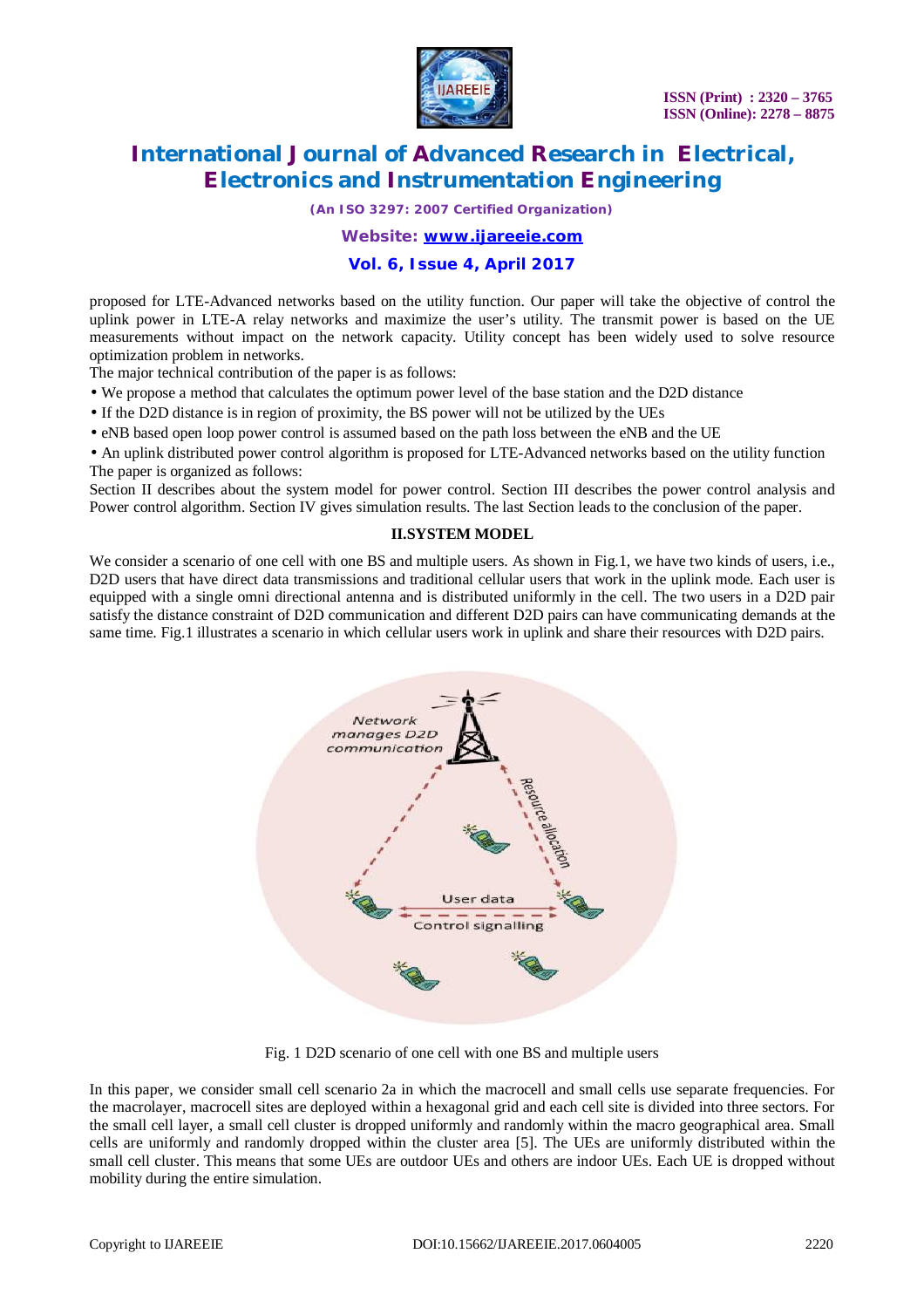

*(An ISO 3297: 2007 Certified Organization)*

*Website: [www.ijareeie.com](http://www.ijareeie.com)*

### **Vol. 6, Issue 4, April 2017**

A scenario of resource sharing within a cellular network is as follows: one CU (user 1) and one D2D pair (user 2 and user 3) are sharing the same channel resources. User 2 is a transmitter while user 3 is a receiver of the D2D pair. The two users in a D2D pair are staying close enough to meet the requirement of the maximum distance constraint of D2D communication, in order to guarantee the quality of D2D communication [8]. When user 1 transmits data to the base station, the base station suffers the interference from the D2D transmitter (i.e., user 2). Also the D2D pair (i.e., user 2 and user 3) is in communication while the receiver (i.e. user 3) suffers the interference from the CU (user 1) and the other D2D transmitters.

#### **III. POWER CONTROL ANALYSIS**

The cellular users and D2D users in uplink transmission share the same number of available RBs. We assume that each radio base station is occupied by one cellular user and can be shared with multiple D2D pairs. There are two kinds of interference due to channel resource sharing. One is that base station receives from D2D transmitters and another is that the D2D receivers receive from cellular users. The signal to interference noise ratio (SINR) is considered as an important indicator for BS to D2D link quality.

LTE-A network model is considered with M base stations (eNB) and each base station with N users as shown in Fig.1. Each user equipment is covered by one or more base stations and the nth user will connect to the mth base station to transmit the data with power level of Pnm and data rate of  $\gamma$ <sub>nm</sub>. Let the Gaussian noise variance to be  $\sigma$  2, the channels are modeled by a path loss exponent  $\delta$  at a distance of  $l_{nm}$  meters for nth user and frequency flat Rayleigh fading function h<sub>nm</sub>, then the SINR at user n, From [1] the expression  $\gamma$ <sub>nm</sub> can be expressed as,  $γ$ <sub>nm</sub>= P<sub>nm</sub>  $l_{nm}^{-\delta}$   $h_{nm}^2 / σ^2$ (1)

The DUE SINR from [3] is given by  $SINR^k_{DUE} = (P^k_{DUE} | h^k_{DUE} |^2) / (IEI^k + \sigma^2)$  $)$  (2)

The target transmit rate between nth user and mth base station is rnm, then the utility function in [9] can be expressed as,

 $U_{nm}$  ( $P_{nm}$ )=  $r_{nm}$ -  $\beta_{nm}$   $P_{nm}$ -  $\phi_{nm}$   $P_{nm}$  (3)

Where  $r_{nm} = \gamma_{nm} \alpha_{nm} = [(\rho_{DUE}^k | h_{DUE}^k|^2)/(\text{IEI}^k + \sigma^2)]/P_{nm}$ ,  $P_{DUE}^k$  is the power transmitted by the DUE,  $|h_{DUE}^k|^2$  is the channel gain between target D2D pair, IEI<sup>k</sup> is the interference due to IEI from the CUEs,  $\beta_{nm}$  is a positive parameter of utility function and  $\phi_{nm}$  is a positive congestion cost parameters [5], [2], which are called as the pricing parameters. Table I shows the parameters of  $\beta$  nm and  $\phi$ nm [1] used to find the power level.

### TABLE I

| $\beta$ nm | $n=1$ | $n=2$ | $n=3$ | $n=4$ | $n=5$ |
|------------|-------|-------|-------|-------|-------|
| $m=1$      | 0.2   | 0.3   | 0.4   | 0.5   | 0.6   |
| $m=2$      | 0.25  | 0.35  | 0.45  | 0.55  | 0.65  |
| $\phi$ nm  | $n=1$ | $n=2$ | $n=3$ | $n=4$ | $n=5$ |
| $m=1$      | 0.65  | 0.72  | 0.75  | 0.81  | 0.85  |
| $m=2$      | 0.7   | 0.73  | 0.82  | 0.85  | 0.89  |

PARAMETERS OF β nm and φnm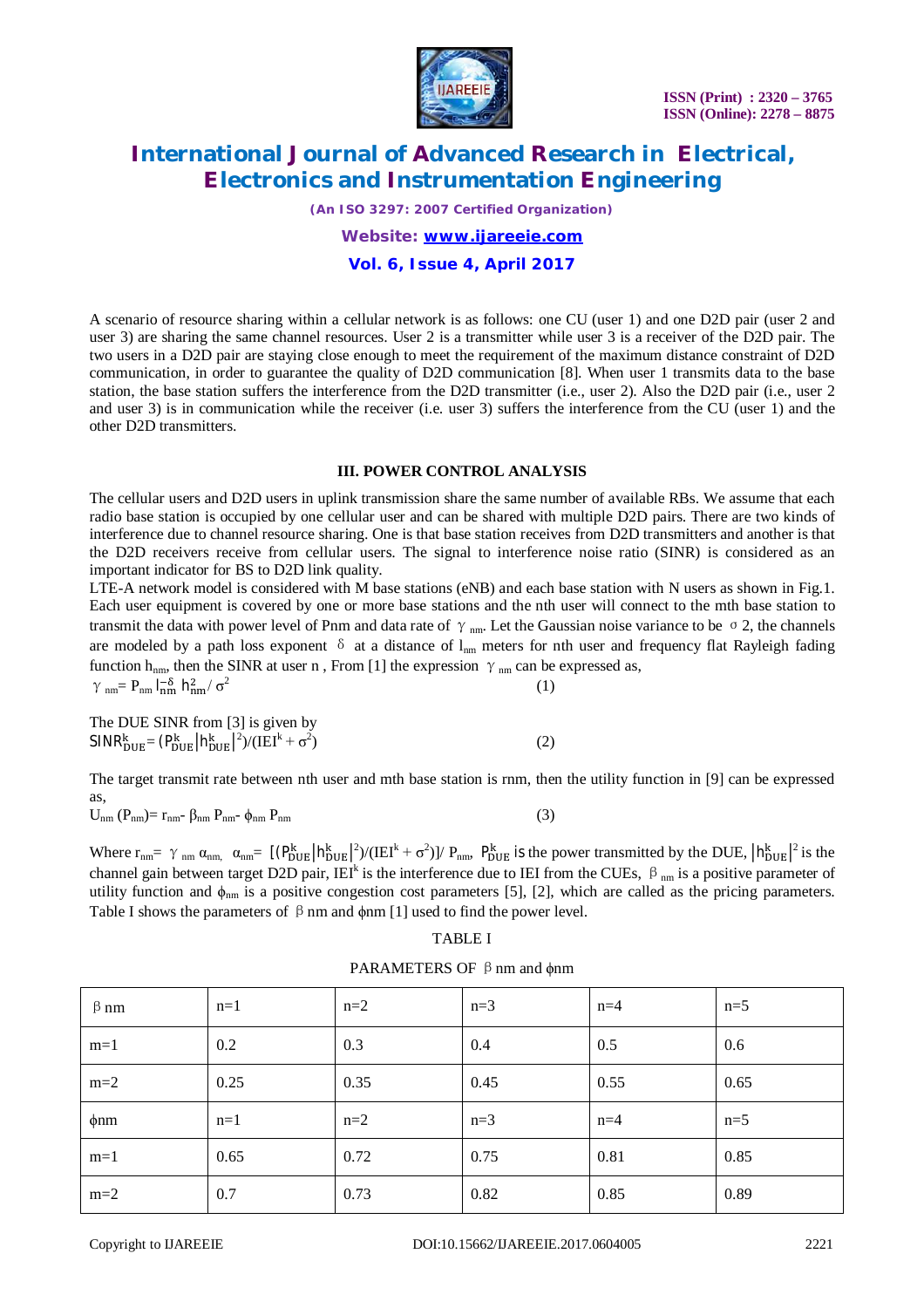

*(An ISO 3297: 2007 Certified Organization)*

*Website: [www.ijareeie.com](http://www.ijareeie.com)*

### **Vol. 6, Issue 4, April 2017**

The final optimal power level allocated to each user is expressed as  $P_{nm}^* = [C_m / \{(\beta_{nm} + \phi_{nm})\ln 2\sum_{n \in \mathbb{N}} (\alpha_{nm} / (\beta_{nm} + \phi_{nm})\ln 2)\}](1/\alpha_{nm})$  (4)

Where Cm is the total capacity of m<sup>th</sup> base station and is given by Cm=  $(1 - \lambda m) \sum_{n \in N} (\alpha_{nm}/(\beta_{nm} + \phi_{nm})\ln 2)$ 

**Algorithm1:** Power Control Algorithm

Step 1: Initialize  $P_{\text{DUE}}^{k}$ ,  $|h_{\text{DUE}}^{k}|$ , IEI<sup>k</sup> and  $\sigma$ 

Step 2: Find  $SINR_{DUE}^{k} = (P_{DUE}^{k} | h_{DUE}^{k}|^{2})/(IEI^{k} + \sigma^{2}) = \gamma_{nm}$ 

Step 2: Obtain  $\alpha_{nm}$  using  $\alpha_{nm} = r_{nm}/\gamma_{nm}$ 

Step 3: Calculate Cm using Cm=  $(1 - \lambda m) \sum_{n \in \mathbb{N}} (\alpha_{nm} / (\beta_{nm} + \phi_{nm}) \ln 2)$ 

Step 4: The final optimal power level allocated to each user is calculated using

 $P_{nm}^* = [C_m/\{(\beta_{nm} + \phi_{nm})ln2\sum_{n \in N}(\alpha_{nm}/(\beta_{nm} + \phi_{nm})ln2)\}](1/\alpha_{nm})$ 

### **IV. SIMULATION RESULTS**

This section gives simulation results for an LTE-Advanced network with single cell which is covered by a base station. The users of the cell are assumed to be uniformly distributed over the entire network and have same communication environment, propagation loss, capacity and traffic loads. The simulation parameters considered in this paper are tabulated in Table II.

### TABLE II

### SIMULATION PARAMETERS

| <b>PARAMETERS</b>                 | <b>VALUE</b> |
|-----------------------------------|--------------|
| Number of Cells M                 | 3            |
| Number of Users N                 | 15           |
| Number of Users In Each Cell      | 5            |
| Propagation Path Loss             | 0.8          |
| <b>AWGN</b> Power                 | $-83DBM$     |
| Neighbour Cell Power Interference | $-10.3$ DBM  |
| Capacity of Cell M                | $105$ BPS    |
| <b>Positive Parameter</b>         | $\beta$ nm   |
| <b>Probability Parameter</b>      | $\phi$ nm    |

In this simulation we compared the performances of the proposed power control algorithm with the conventional method and the simulation results shows that when the UEs number increases the optimal power level is high in the proposed method compared to the other method i.e. for 5 mobile users in the cell the optimal power level is 10mW